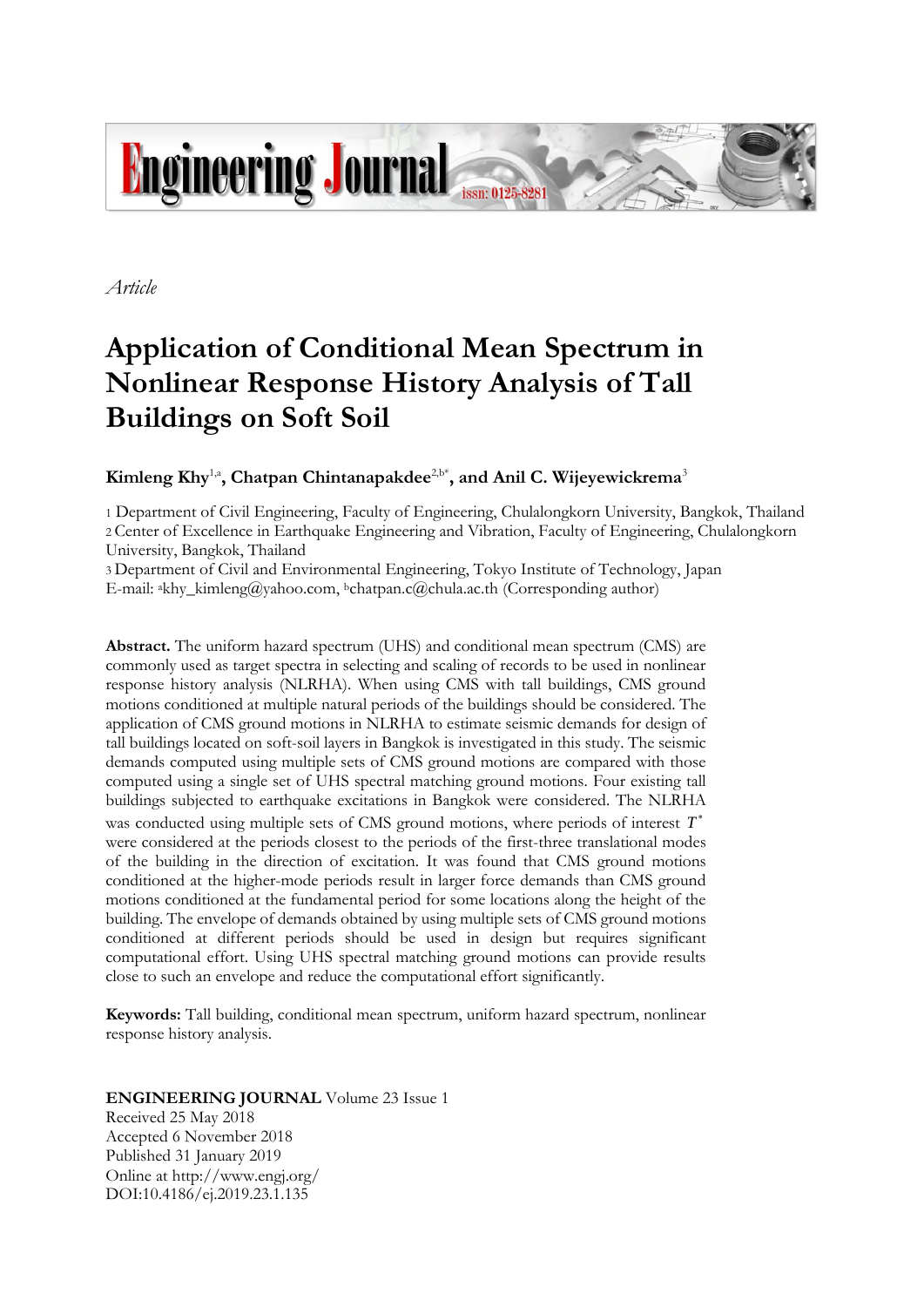#### **1. Introduction**

Nonlinear response history analysis (NLRHA) has become more popular analysis method in recent years for the design of new buildings, evaluation of existing buildings, and seismic performance assessment of buildings [1]. For design of new tall buildings, NLRHA is used in the performance based-design method for verification in a final stage of a design project [2, 3]. For existing buildings, NLRHA is used to evaluate performance, design seismic upgrades, and retrofit of existing buildings [4]. NLRHA is also used to determine probability of collapse by explicitly assessing overall seismic performance of buildings [5]. NLRHA is the most accurate but complicated method among seismic analysis methods. Difficulties in NLRHA involve limited understanding of inelastic behavior of a structure, creation of a realistic nonlinear structural model, selection of appropriate earthquake ground motions for the site of interest, significant computational effort, data processing, and result interpretation [6-9]. For practical application of NLRHA, several guidelines, technical reports, and standards [2-4, 10, 11] provide guidance information on nonlinear structural modeling and acceptance criteria of a structural system. In this paper, those guidelines were adopted, and the methods to select and scale earthquake ground motions to be used in NLRHA to estimate seismic demands for design purposes were discussed.

NLRHA is generally performed by using ground motion records that are selected and scaled to match a defined target spectrum. Katsanos et al. [12] provided a comprehensive review on selection of ground motions. The most commonly used target spectra are the uniform hazard spectrum (UHS) and conditional mean spectrum (CMS) [13]. UHS has the same probability of exceedance at all periods from consideration of many scenarios of earthquakes. The spectral shape of the UHS may not resemble the spectral shape of a real ground motion. It is unlikely for one ground motion from the earthquake scenario contributing to the UHS at a period of interest to have as large spectral values as the UHS at all other periods [14]. Using the UHS as the target spectrum would be overly conservative to estimate responses to an earthquake scenario or develop a fragility function [15-18]. On the other hand, the CMS approach proposed by Baker [16] is attractive as it can yield a more realistic spectral shape of earthquakes. The CMS will match the ordinate of the UHS only at the period of interest, *T* . However, the choice of the period of interest when using CMS with tall buildings is not definite as higher modes could be as important as the fundamental mode. Higher modes could be more significant for some response parameters such as base shear force and mid-height overturning moment [8, 19].

The main concerns when using CMS are that results from an analysis using a single CMS vary with the choice of the conditioning period, and that it may underestimate response parameters significantly influenced by multiple vibration modes of the building [20]. To address these concerns, several methods have been proposed. The first method uses multiple sets of CMS conditioned at different vibration periods [16, 20], and the design demand values are obtained by enveloping the mean values of peak demands from analysis using CMS conditioned at different periods. The second method uses two sets of CMS whose shapes are broadened symmetrically about each conditioning period such that the difference of spectral accelerations between the UHS and the CMS is less than 10% [21]. The range of conditioning periods to determine how much to broaden the shape of CMS is based on engineering judgment. The third method uses a single target spectrum which is conditioned at two conditioning periods having spectral accelerations the same as spectral ordinates of the UHS [22]. The shape of the target spectrum in this method can be controlled through the choice of two conditioning periods. The fourth method is the composite spectrum which combines the characteristics of UHS and CMS [23], such that at the periods of  $T < T_3$  and  $T > 2T_1$  (where  $T_i$  is the natural period of mode *i* in the direction of analysis), the composite spectrum has the same spectral acceleration values as the CMS conditioned at  $T_3$  and  $2T_1$ , respectively, and in the period range of  $T_3 \le T \le 2T_1$ , the composite spectrum is taken equal to the UHS. Although, the three previously mentioned methods can reduce the numbers of CMS necessary for performing the analysis, the level of complexity involving the calculation of the target spectrum is significantly increased compared to the CMS conditioned at a single period.

The first method using multiple sets of CMS has been adopted by several design guidelines and codes [24-26]. ASCE 7-16 [24] (Method 2 in Chapter 16) suggests using two or more conditioning periods of vibration contributing significantly to the inelastic dynamic response of the building. According to the commentary of ASCE 7-16, the selected periods might include lengthened first-mode period, e.g.,  $1.5T_1$ , period close to elastic first-mode period, and translational second-mode period of the building in the direction of analysis. More specifically for tall buildings, CTBUH [25] recommends using three CMSs which in aggregate can envelop the UHS over the period range from 0 to 1.5 times the fundamental period of the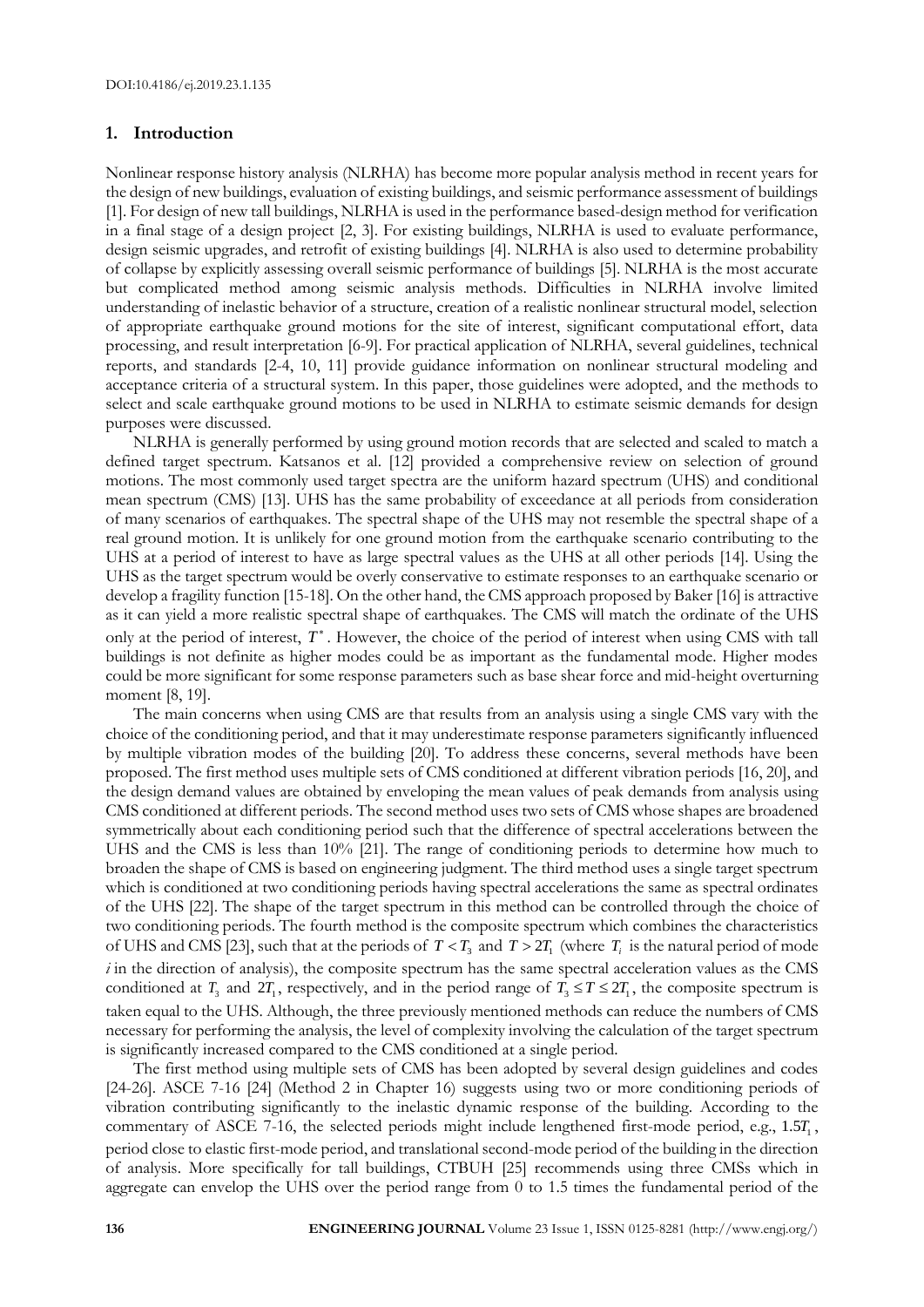building, and the long-period CMS spectral ordinates shall not fall below the UHS in the period range from 1 to 1.5 times the fundamental period of the building. Similarly, PEER [26] recommends using a minimum of three CMSs conditioned at the periods of the first-three translational modes of the building in each direction of analysis. When using CMS as the target spectrum for tall buildings, the numbers of analysis increase with a factor equal to the numbers of conditioning periods considered; hence, significant computational effort will be required. When using spectral matching ground motions and UHS as the target spectrum, only one set of analysis is required. The comparison of seismic demands of tall buildings situated on soft soil computed from NLRHA using CMS ground motions and UHS spectral matching ground motions has not yet been available.

This study aimed at investigating the application of CMS ground motions in NLRHA to estimate seismic demands for design of tall buildings located on soft soil. Seismic demands of tall buildings computed from NLRHA using CMS ground motions at multiple conditioning periods were compared to those computed from NLRHA using ground motions selected, scaled, and modified to match UHS at all periods. This study tried to confirm the acceptability of using only a single set of UHS spectral matching ground motions to compute design force and displacement demands, instead of multiple sets of CMS ground motions corresponding to multiple conditioning periods.

#### **2. Description of Buildings**

Four existing tall RC shear wall buildings located on soft-soil layers in Bangkok, Thailand, were employed. The buildings were modeled using the as-built building drawing plans. These 15-, 20-, 31-, and 39-story buildings are denoted as B1, B2, B3, and B4, respectively. Buildings B2, B3, and B4 have one tower continuing up to the top floor and podium at the first few stories, which is a typical style of tall buildings in many countries around the world. For all buildings, the RC walls in each story resist more than 75% of the total lateral force. The primary lateral force resisting system of buildings B1-B4 consists of RC core walls and shear walls. The gravity load carrying system for buildings B1, B3, and B4 is RC columns with post-tensioned flat slabs and for building B2 is RC shear walls with post-tensioned flat slabs. Typical floor plans and threedimensional models of buildings B1-B4 are shown in Fig. 1. The basic characteristics of buildings B1-B4 are summarized in Table 1.

#### **3. Earthquake Ground Motions**

The maximum considered earthquake (MCE) ground motions having 2% probability of exceedance in 50 years were employed. The UHS at a hypothetical rock outcrop site in Bangkok was obtained from probabilistic seismic hazard analysis (PSHA) which was carried out by Ornthammarath et al. [27]. The CMSs at the rock outcrop site for six periods of interest  $(T^*)$ : 0.2, 0.5, 1, 1.5, 2, and 3 seconds were determined using the procedure proposed by Baker [16]. It should be noted that for rock outcrop sites, a CMS matches the UHS only at its conditioning period and is lower than the UHS at other periods as shown in Fig. 2. These rock outcrop CMSs were used as the target spectra to select appropriate rock outcrop ground motions to be used as inputs for site response analysis. Six sets of ground motions having similar seismic mechanisms as in Bangkok were selected from the PEER ground motion database [28] as listed in Table 2. Each set comprises three pairs of ground motions. The first-three sets correspond to short conditioning period (0.2, 0.5, and 1 sec) ground motions from earthquakes having moderate magnitudes of 6.7 to 7.6 with epicentral distances of 80-186 km. The other three sets correspond to long conditioning period (1.5, 2, and 3 sec) ground motions from earthquakes of large magnitudes of 8.3 to 9, recorded at large epicentral distances of 550-1625 km. Since Bangkok is located on soft-soil layers, the selected ground motions for each of the six periods of interest were first scaled by amplitude scaling method to match the target CMS for rock outcrop site and then, simulated to propagate through soft-soil layers underlying downtown area of Bangkok by using SHAKE2000 software [29]. Detailed information of the development of design spectrum, ground motion selections, site response analysis, and soil properties used in this study can be found in [30, 31]. The average spectra of input ground motions scaled to match each of the CMS at rock outcrop are shown in Fig. 3 and an example of output ground motions at soft-soil surface from the site response analysis of input ground motions matching rock outcrop CMS conditioned at 2 sec is presented in Fig. 4. The six sets of output ground motions were considered as CMS soft-soil ground motions. The average spectral acceleration of the six output ground motions in each set of period of interest represents UHS spectral ordinate at that period of interest, as CMS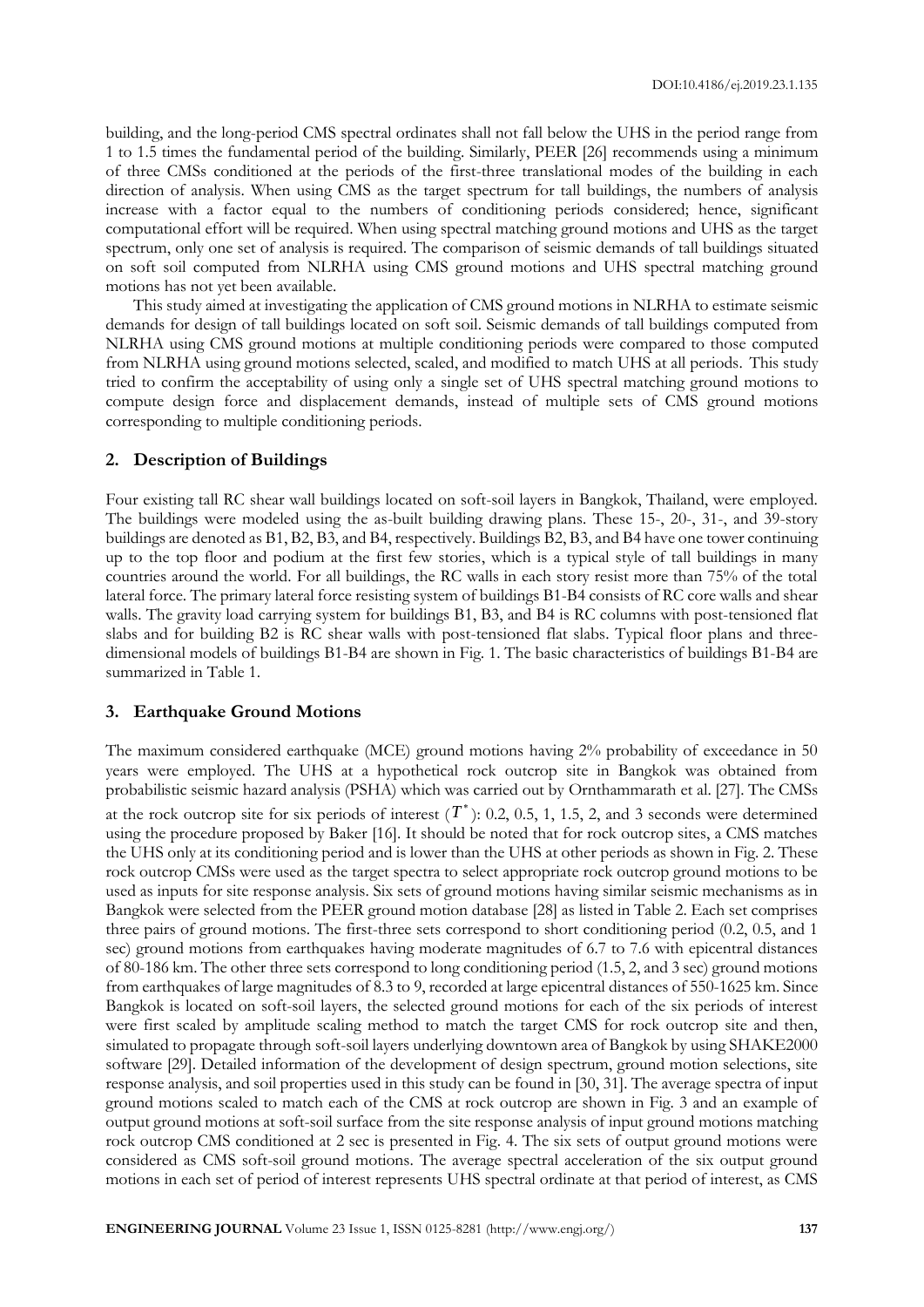usually matches UHS at the period of interest. The UHS and six CMSs of soft-soil ground motions for 5% damping ratio are shown in Fig. 5. It should be noted that the soft-soil CMSs defined by the average spectra of soft-soil ground motions could be larger than the soft-soil UHS at periods other than the conditioning period (Fig. 5), which is different from the rock outcrop CMSs determined according to Baker [16] that are always lower than the rock outcrop UHS (Fig. 2). The UHS for soft-soil site in this study came from the envelope of CMSs at only six periods, not all periods and the UHS was taken from CMSs at shortest and longest conditioning periods when period is shorter than 0.2 sec or longer than 3.0 sec. The input ground motions were limited to the conditioning period of 3.0 sec due to limitation of parameters in ground motion prediction equations (GMPE) used in the probabilistic seismic hazard analysis [31]. Longer conditioning periods should be considered for tall buildings when spectral values from GMPE at longer periods become available in a future study.

In the present study, the UHS and CMS at soft-soil site were obtained from response spectra of output ground motions from SHAKE2000 [29, 31]. The shear wave velocity  $(V_s)$  profile of the study area is shown in Fig. 6. The dynamic soil properties for the equivalent linear site response analysis are summarized in Table 3. It should be noted that SHAKE2000 uses a one-dimensional equivalent linear site response analysis, in which the nonlinearity of soil deposits is taken into account by equivalent linear soil properties represented by stiffness and damping values adjusted through an iteration procedure until they are compatible with the effective strains induced by the earthquake loading in each soil layer. Due to assumptions in SHAKE2000, its accuracy is not perfect, and the accuracy of site response analysis could be improved by using nonlinear seismic response analysis of soil deposits [32-35].

When using CMS in NLRHA, CMSs at conditioning periods closest to the periods of the first-three translational modes of the building in the direction of seismic excitation were employed. For instance, CMS ground motions conditioned at the periods of 3, 1, and 0.5 sec were used for the 39-story building whose periods of the first-three translational modes in the X-direction are 4.63, 1.06, and 0.48 sec as shown in Fig. 7.

When using UHS as target spectrum, ground motions were scaled and modified to match UHS at all periods; hereafter referred to as UHS spectral matching ground motions. To obtain the UHS spectral matching ground motions, CMS ground motions in the set for conditioning period of 3 sec (Fig. 8) were modified by SeismoMatch [36] to have spectral shape fitted to the UHS. The individual matching spectra, the mean value of matching spectra, and the target spectrum (UHS) of soft-soil ground motions for 2.5% damping ratio are shown in Fig. 9. For tall buildings, damping ratio of 2.5% recommended by PEER [26] was used in this study.

#### **4. Numerical Models of Structures**

Nonlinear structural models were developed in PERFORM-3D [40]. The RC walls were modeled using inelastic fiber shear wall elements. Nonlinear fiber modeling was used over the entire height because flexural cracking or yielding may occur at any location due to higher-mode effects. The material stress-strain relationship for concrete proposed by Mander et at. [41] was adopted and a bilinear inelastic model proposed by Menegotto and Pinto [42] was used for steel. The expected material strength was used to account for the fact that the actual material strengths are generally greater than the nominal material strengths specified by designers. The material cyclic degradation parameters used in PERFORM-3D were taken from Kolozvari et al. [43]. The RC columns were modeled by linear elastic elements with nonlinear plastic hinge zone at both ends. The plastic zones were modeled by inelastic fiber elements similar to those used for the RC walls. The RC beams and coupling beams were modeled by a middle elastic portion and rotational plastic hinge elements at both ends with modeling parameters given by ASCE 41-13 [4]. Plastic hinge properties were defined by a tri-linear moment-hinge rotation relationship whose cyclic degradation parameters in PERFORM-3D were taken from Naish et al. [44]. The joint between members was considered to be rigid connection. Coupling beams were connected to the walls by using embedded rigid beams to ensure the rigid connection between the coupled walls and the coupling beams. The slabs were assumed to be elastic and were modeled by elastic shell elements. A rigid floor diaphragm was assigned to each floor level.

The damping model recommended by Chopra and McKenna [45] was used. In this damping model, the damping matrix is determined based on mode shapes and natural periods of the initial elastic structure. A damping ratio of 2.5% was assigned to all significant vibration modes as recommended by PEER [26].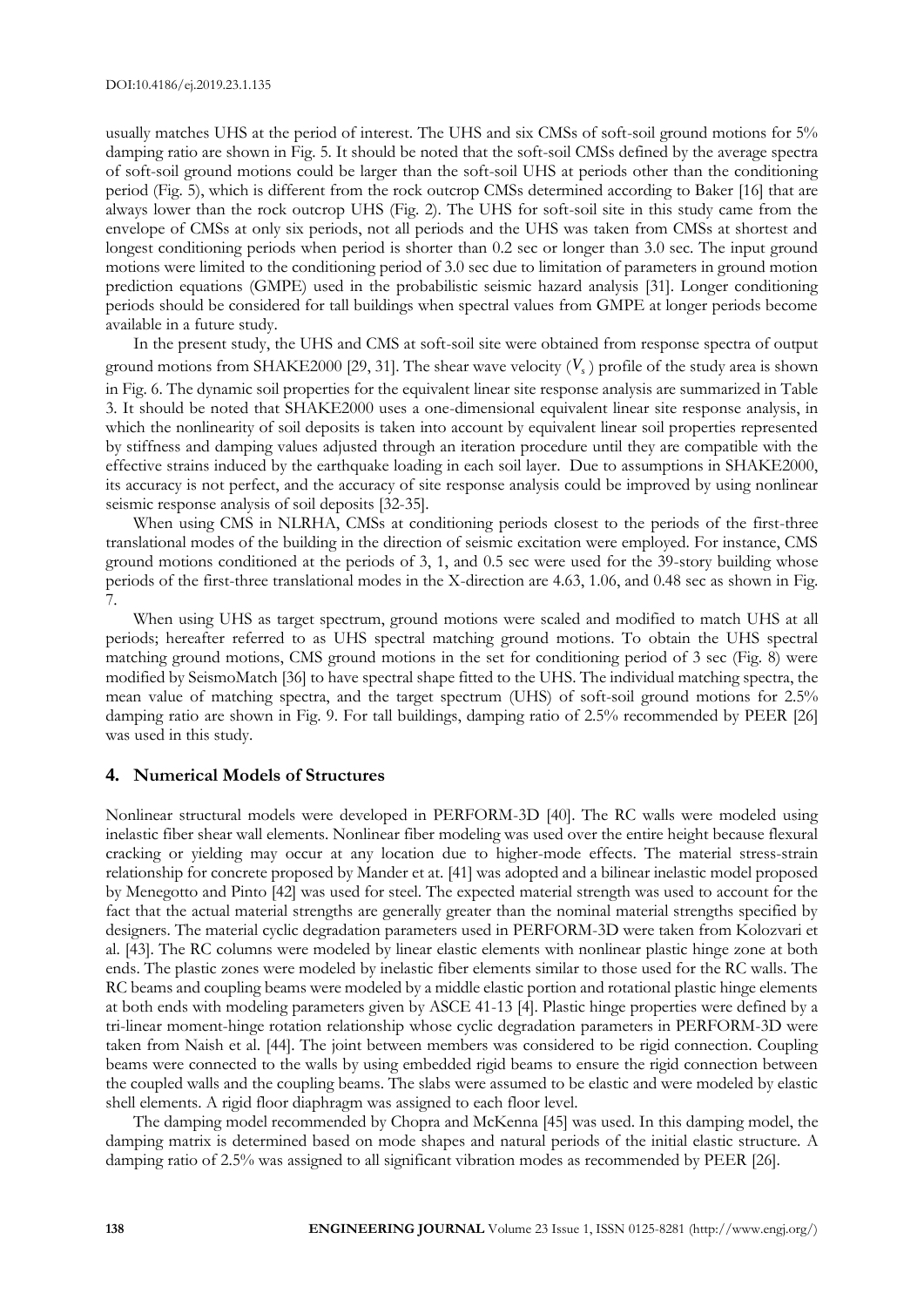

Fig. 1. Floor plans and three-dimensional models of tall RC shear wall buildings B1-B4.

Table 1. Basic characteristics of tall RC shear wall buildings B1-B4.

| Building                                                        | <b>B</b> 1       | B <sub>2</sub> | B <sub>3</sub>   | Β4               |      |      |
|-----------------------------------------------------------------|------------------|----------------|------------------|------------------|------|------|
| No. of stories                                                  | 15               | 20             | 31               | 39               |      |      |
| Total height (m)                                                | 55.40            | 54.50          | 89.95            | 125.55           |      |      |
| Podium height (m)                                               |                  | 10.05          | 15.3             | 26.50            |      |      |
| Typical story height (m)                                        | 3.2              | 2.75           | 2.85             | 3.2              |      |      |
| RC wall section area/floor area at the base                     | 0.012            | 0.022          | 0.012            | 0.015            |      |      |
| RC column section area/floor area at the base                   | 0.012            |                | 0.013            | 0.013            |      |      |
| Maximum wall thickness (m)                                      | 0.25             | 0.20           | 0.30             | 0.35             |      |      |
| Maximum column size (m x m)                                     | $1.2 \times 0.6$ |                | $1.8 \times 0.5$ | $1.8 \times 0.8$ |      |      |
| Maximum longitudinal reinforcement ratio in wall (%)            | 1.23             | 0.85           | 1.31             | 1.94             |      |      |
| Maximum axial load ratio in wall $P/Ag f'_{c}$ (%) <sup>*</sup> | 9.8              | 13.8           | 14.6             | 21.0             |      |      |
|                                                                 | X-direction      | $T_1$          | 2.76             | 1.38             | 4.29 | 4.63 |
|                                                                 |                  | $T_2$          | 0.53             | 0.32             | 1.12 | 1.06 |
| Natural<br>periods<br>of                                        |                  | $T_3$          | 0.21             | 0.14             | 0.51 | 0.48 |
| translational modes (sec)                                       | Y-direction      | $T_1$          | 2.24             | 1.58             | 2.86 | 4.84 |
|                                                                 |                  | $T_2$          | 0.44             | 0.36             | 0.71 | 0.96 |
|                                                                 |                  | $T_3$          | 0.18             | 0.16             | 0.35 | 0.37 |

<sup>\*</sup> *P* is the axial load,  $A_g$  is the gross section area of wall,  $f'_c$  is the compressive strength of concrete.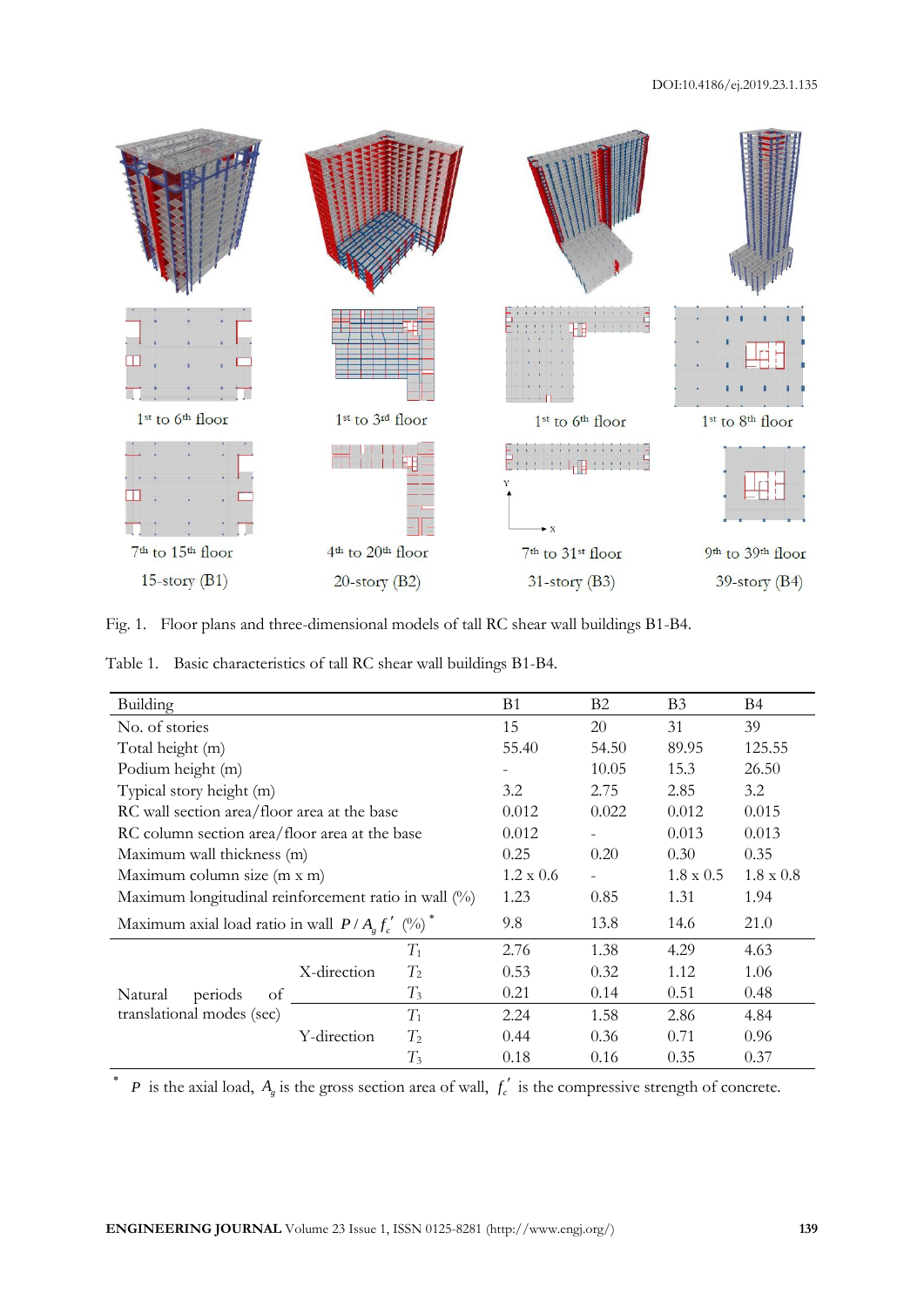| $T^{\ast}$                      | Pair<br>no.    | Earthquake event     | Year | Station                         | Magnitude<br>$M_{\rm w}$ | Distance<br>(km) |
|---------------------------------|----------------|----------------------|------|---------------------------------|--------------------------|------------------|
| $(\sec)$                        | 1              | Kobe, Japan          | 1995 | <b>OKA</b>                      | 6.9                      | 87               |
| 0.2                             | $\overline{c}$ | Hector Mine          | 1999 | Anza-Tripp Flats Training       | 7.1                      | 102              |
|                                 | 3              | Northridge-01        | 1994 | Rancho Cucamonga-Deer<br>Canyon | 6.7                      | 80               |
|                                 | $\mathbf{1}$   | Kocaeli, Turkey      | 1999 | Tekirdag                        | 7.5                      | 165              |
| 0.5                             | 2              | Hector Mine          | 1999 | Anza-Tripp Flats Training       | 7.1                      | 102              |
|                                 | 3              | Hector Mine          | 1999 | Pacoima Kagel Canyon            | 7.1                      | 186              |
| 1.0                             | $\mathbf{1}$   | Hector Mine          | 1999 | Pacoima Kagel Canyon            | 7.1                      | 186              |
|                                 | $\overline{2}$ | Chi-Chi, Taiwan      | 1999 | TAP078                          | 7.6                      | 120              |
|                                 | 3              | Hector Mine          | 1999 | Anza-Tripp Flats Training       | 7.1                      | 102              |
| 1<br>$\overline{2}$<br>1.5<br>3 |                | Tokachi-oki          | 2003 | YMT015                          | 8.3                      | 550              |
|                                 |                | Tohoku               | 2011 | SIG007                          | 9.0                      | 689              |
|                                 |                | Tohoku               | 2011 | HKD06                           | 9.0                      | 663              |
|                                 | 1              | Tohoku               | 2011 | HKD048                          | 9.0                      | 655              |
| 2.0                             | 2              | Tohoku               | 2011 | SIG007                          | 9.0                      | 689              |
|                                 | 3              | Tokachi-oki          | 2003 | FKS02                           | 8.3                      | 550              |
| 3.0                             | $\mathbf{1}$   | Tohoku               | 2011 | OSK004                          | 9.0                      | 747              |
|                                 | $\overline{c}$ | Tohoku               | 2011 | HKD06                           | 9.0                      | 663              |
|                                 | 3              | W. Coast of Northern | 2004 | <b>PYAY</b>                     | 9.0                      | 1625             |
|                                 |                | Sumatra              |      |                                 |                          |                  |

Table 2. List of ground motions for the six periods of interest: 0.2, 0.5, 1, 1.5, 2, and 3 sec.

 $T^*$  is the conditioning period.

Table 3. Dynamic soil properties for equivalent linear analysis [31].

| No.                           | Depth $(m)$             | Material type    | Dynamic soil properties |
|-------------------------------|-------------------------|------------------|-------------------------|
| 1                             | $0 - 15$                | Clay $(PI=50)$   | Vucetic and Dobry [37]  |
| $\mathfrak{D}_{\mathfrak{p}}$ | $15 - 30$               | Clay $(PI=30)$   | Vucetic and Dobry [37]  |
| 3                             | $30-60$                 | Clay ( $PI=15$ ) | Vucetic and Dobry [37]  |
| $\overline{4}$                | $60-100$                | Clay $(PI=0)$    | Vucetic and Dobry [37]  |
| 5                             | 100-740 (basement rock) | Sand             | Seed and Idriss [38]    |
| 6                             | Rock                    | Rock             | Schnabel [39]           |

PI=Plasticity Index.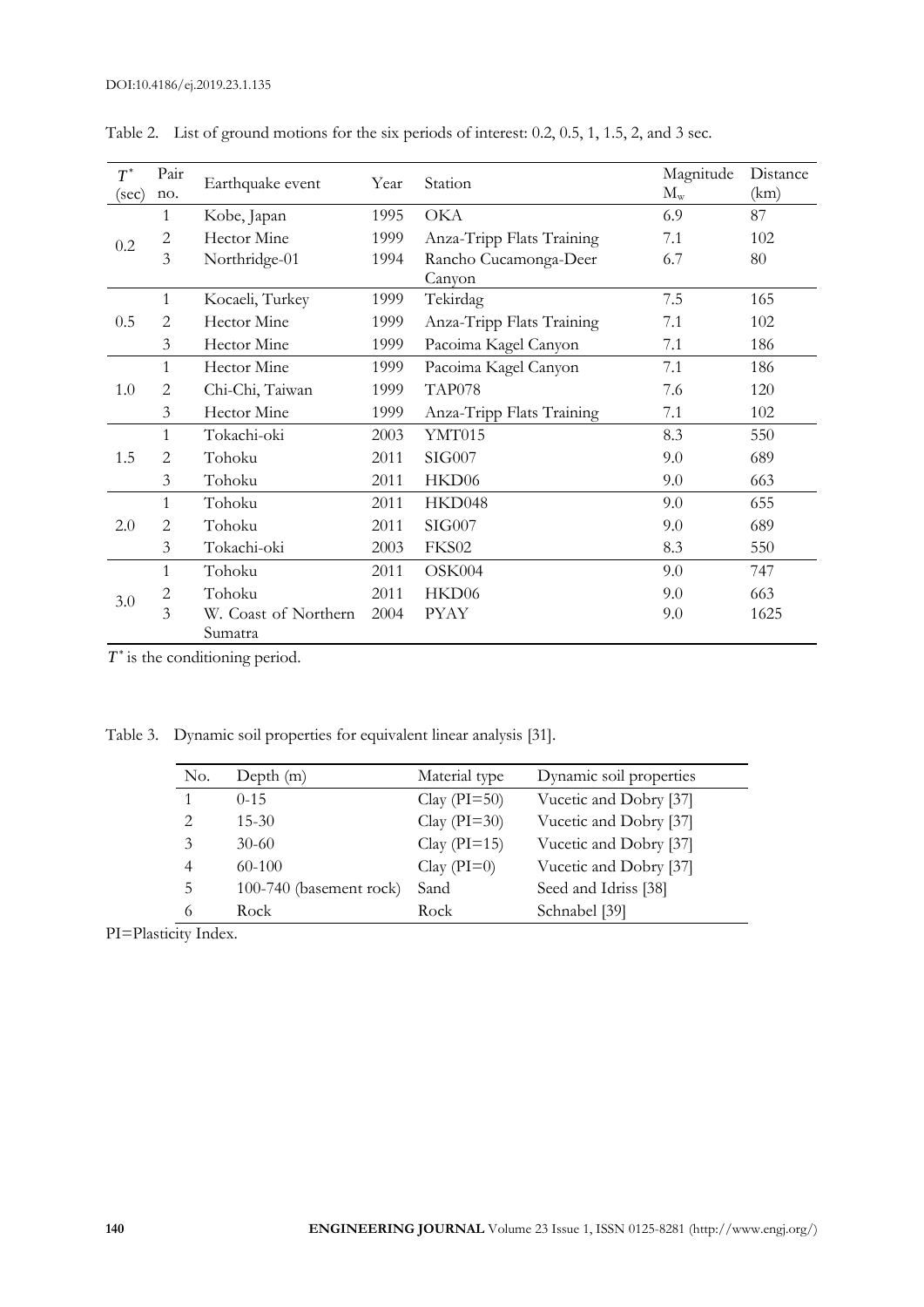

Fig. 2. Uniform hazard spectrum (UHS) and conditional mean spectrum (CMS) conditioned at 0.2, 0.5, 1, 1.5, 2, and 3 sec at rock outcrop for 5% damping ratio.



Fig. 4. Conditional mean spectrum (CMS) at rock outcrop, average spectrum of input ground motions at rock outcrop, and average spectrum of output ground motion at soft-soil site for conditioning period of 2 sec.



Fig. 3. Uniform hazard spectrum (UHS) and average spectra of rock outcrop ground motions matching conditional mean spectrum (CMS) at rock outcrop for 5% damping ratio.



Fig. 5. Uniform hazard spectrum (UHS) and average spectra of soft-soil ground motions considered as conditional mean spectrum (CMS) at soft-soil site for 5% damping ratio.



Fig. 6. Shear wave velocity profile of Bangkok site [31].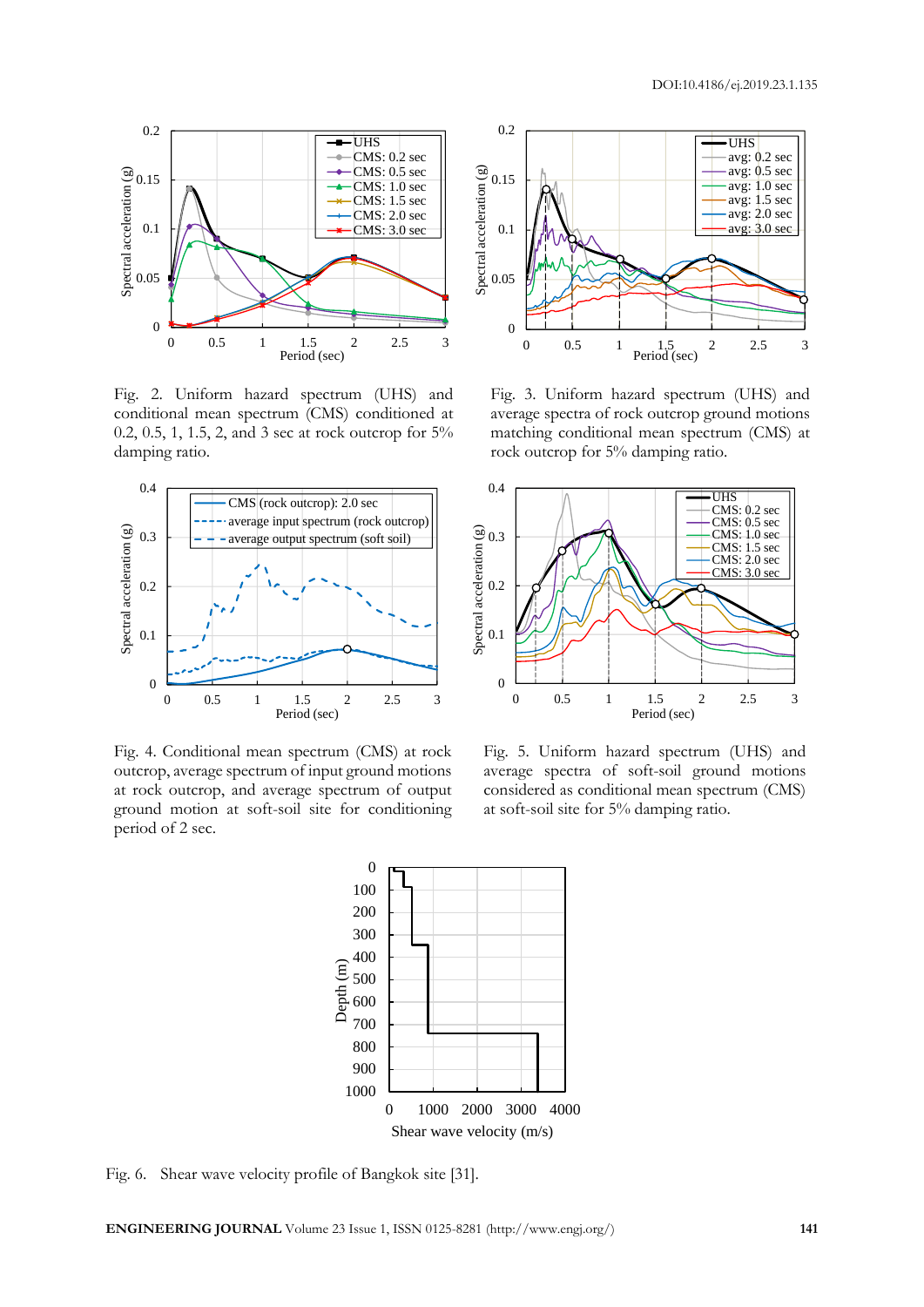

Fig. 7. Conditional mean spectrum (CMS) conditioned at 0.5, 1, and 3 sec of soft-soil ground motions for 2.5% damping ratio used in NLRHA for the 39-story building.



Fig. 8. Original spectra of CMS ground motions conditioned at 3 sec and target spectrum of softsoil ground motions for 2.5% damping ratio.



Fig. 9. Individual matching spectra, mean matching spectrum, and target spectrum of softsoil ground motions for 2.5% damping ratio.

#### **5. Analysis Considerations**

PERFORM-3D [40] was used to conduct NLRHA. For each building, two different types of ground motions were used in NLRHA. The first type consists of three sets of CMS ground motions corresponding to conditioning periods closest to periods of the first-three translational modes of the building in the direction of excitation considered. The second type is the set of six UHS spectral matching ground motions as shown in Fig. 9. The ground motions were applied in each direction separately for all analyses considered. Gravity load of all dead loads plus 25% of live loads were applied before NLRHA.

#### **6. Results**

The results presented are the mean values of peak responses considered: story shear force normalized by seismic weight of the building  $(V_{\text{stop}}/W)$ , story overturning moment  $(M_{\text{stop}})$ , floor displacement, and story drift ratio. Responses to excitation in the X- and Y-directions of the building are presented.

#### **6.1. Comparison of Results from Analysis Using Three Sets of CMS Ground Motions**

The comparison of seismic demands computed from NLRHA using three sets of CMS ground motions conditioned at three different periods closest to the periods of the first-three translational modes of the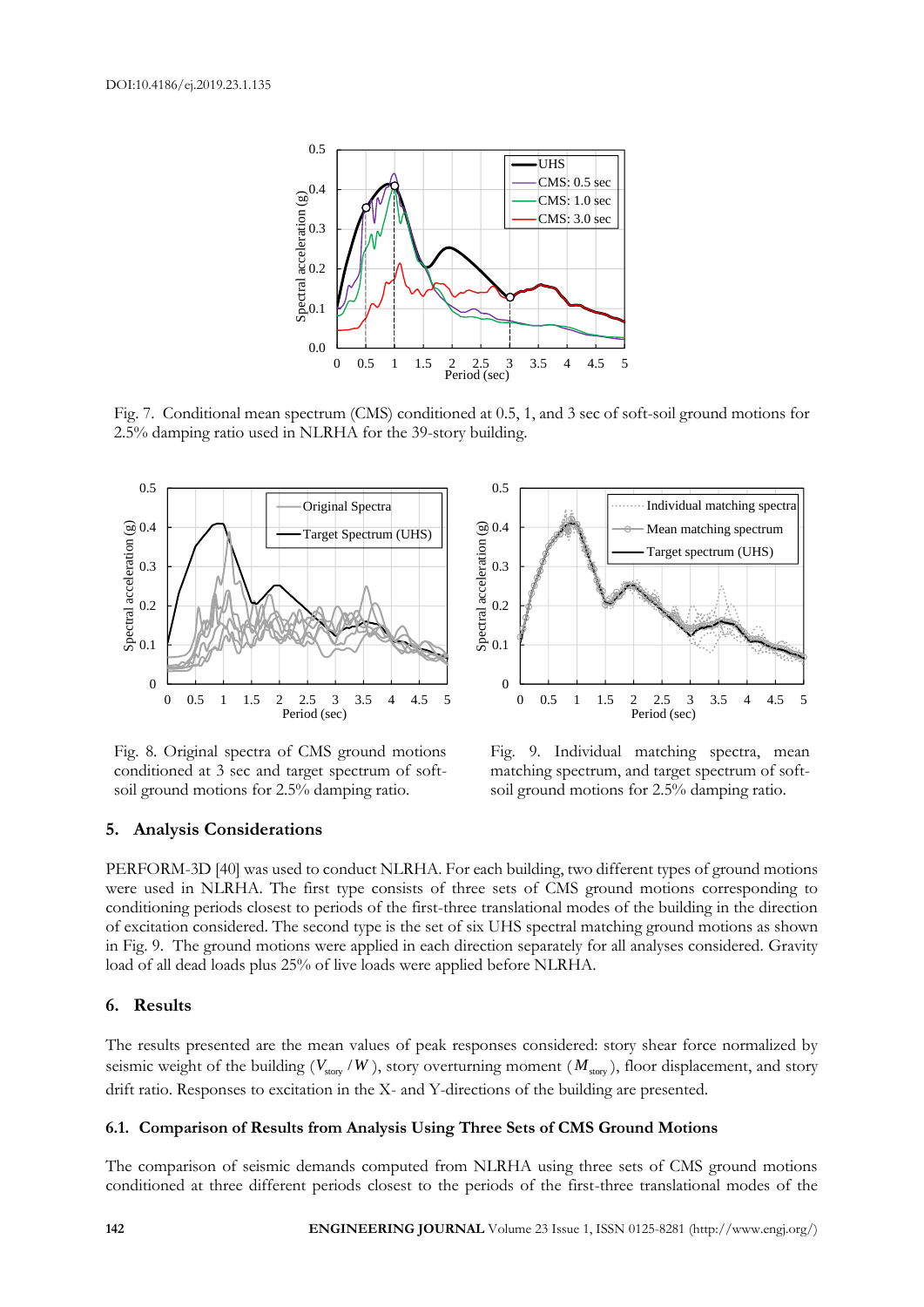building in X- and Y-directions is shown in Fig. 10 and Fig. 11, respectively. It was found that the CMSs conditioned at short periods (higher-mode periods) result in larger force demands than the CMS conditioned at long period (first-mode period) for some locations along the height of the building. For instance, the CMSs conditioned at short periods cause significantly larger shear forces at the base region of the 15-story (B1) and 20-story (B2) buildings, and throughout the height of the 31-story (B3) and 39-story (B4) buildings as shown in Fig. 10(a) and Fig. 11(a), and they cause larger overturning moments at the upper stories of the 31-story and 39-story buildings as shown in Fig. 10(b) and Fig. 11(b), compared to the CMS conditioned at long period. This is because the base shear forces and mid-height overturning moments in a tall building are significantly contributed from higher-mode response as reported by previous studies [8, 19]. Therefore, the design demand values should conservatively consider the envelope of force demands from NLRHA using CMS ground motions conditioned at multiple periods. This finding is consistent with the recommendations of the recent guidelines and standards [24-26]. For story drift ratios (Fig 10(c) and Fig. 11(c)) and floor displacements (Fig. 10(d) and Fig. 11(d)), the CMS conditioned at the fundamental period is sufficient for conducting the evaluation as it provides larger results than the CMSs conditioned at higher-mode periods throughout the height of the building because floor displacements and story drift ratios are dominantly contributed from the first-mode response.

#### **6.2. Comparison of Results from Analysis Using CMS and UHS as Target Spectrum**

The comparison of seismic demands computed from NLRHA using CMS and UHS as target spectrum is shown in Fig. 12 and Fig. 13 for seismic excitation in X- and Y-directions, respectively. The results from analysis using CMS as target spectrum refer to the envelope of results (Envelope CMS in Fig. 12 and Fig. 13) from NLRHA using three sets of CMS ground motions as discussed in the preceding section. When using UHS as target spectrum, the computed results (UHS in Fig. 12 and Fig. 13) are the mean values of peak response computed from NLRHA using six UHS spectral matching ground motions. It was found that using UHS spectral matching ground motions provides very similar seismic demands for most cases and slightly larger floor displacements and story drift ratios for Y-direction of the 20-story (B2) building (Fig. 13(c) and Fig. 13(d)), compared to the envelope of results from NLRHA using CMS conditioned at multiple periods. Therefore, using UHS as target spectrum to select and scale ground motions together with spectral-matching modification can take care of the enveloping task required when using CMS; hence, it can significantly reduce the computational effort because only one set of analysis is required as opposed to three sets of analysis required when using CMS as target spectrum. This finding is different from the results of Kwong and Chopra [22] who conducted a study on a 20-story RC frame building located on stiff soil, and reported that using UHS as the target spectrum to select and scale earthquake records to be used in intensity-based assessment of a building provides over-conservative estimates for computing seismic design demands. This difference could be due to many reasons as many parameters in the present study and [22] are not the same. For instance, (1) the UHS in [22] is generally larger than CMS at most periods, except at the conditioning periods where UHS and CMS values are equal; (2) when using UHS, ground motions in [22] were scaled to match UHS at the fundamental period, whereas ground motions in the present study were scaled and modified to match UHS at all periods; and (3) the lateral force resisting system and site class are different. A future study using the same conditions and parameters is recommended to clarify inconsistency between the two studies.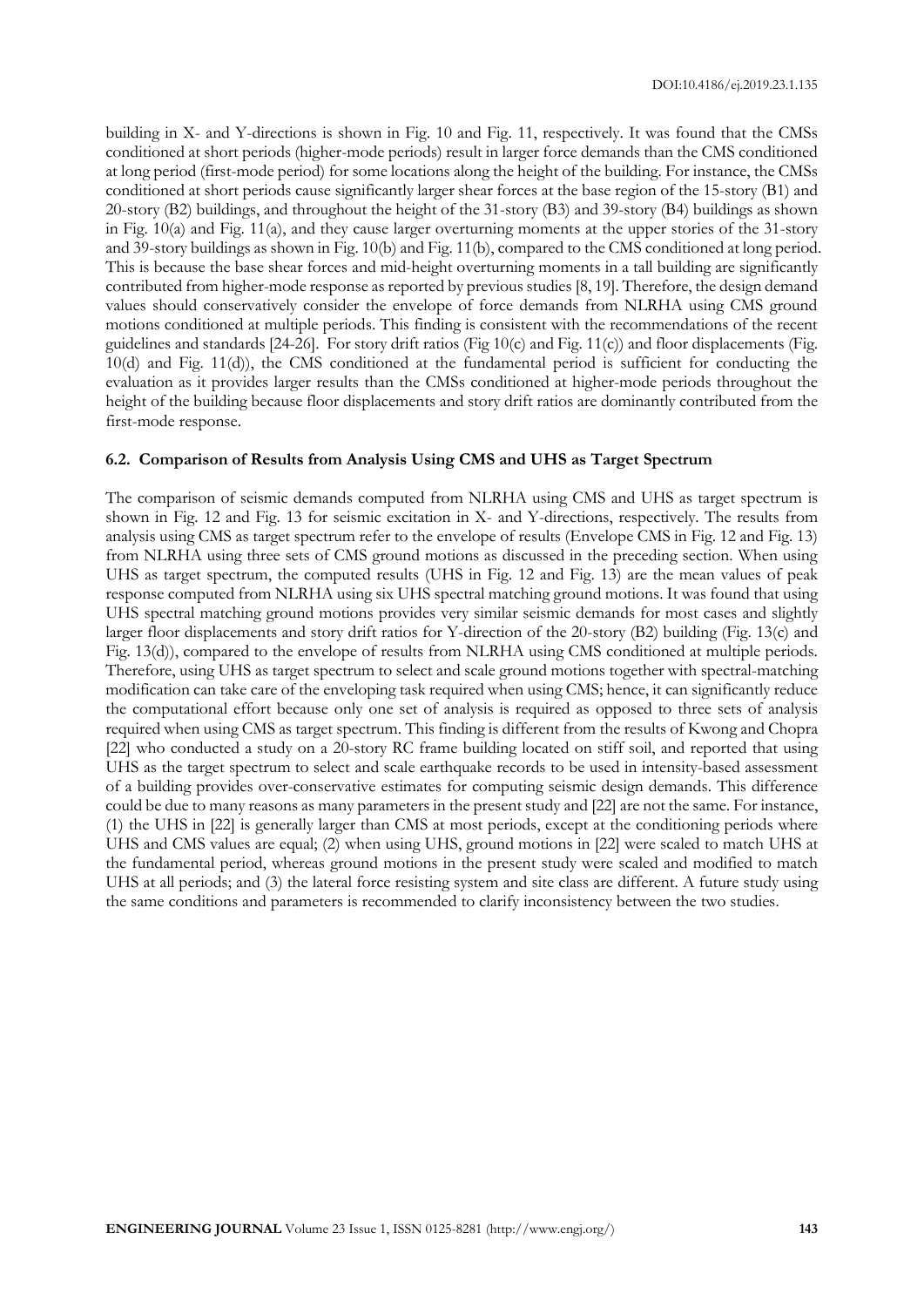

Fig. 10. (a) Story shear force; (b) story overturning moment; (c) story drift ratio; and (d) floor displacement computed from NLRHA for X-direction seismic excitation using three sets of CMS ground motions. CMS  $(T_1)$ , CMS  $(T_2)$ , and CMS  $(T_3)$  refer to the computed results using CMS conditioned at periods closest to the periods of the 1st, 2nd, and 3rd translational modes of the building in the direction of seismic excitation, respectively.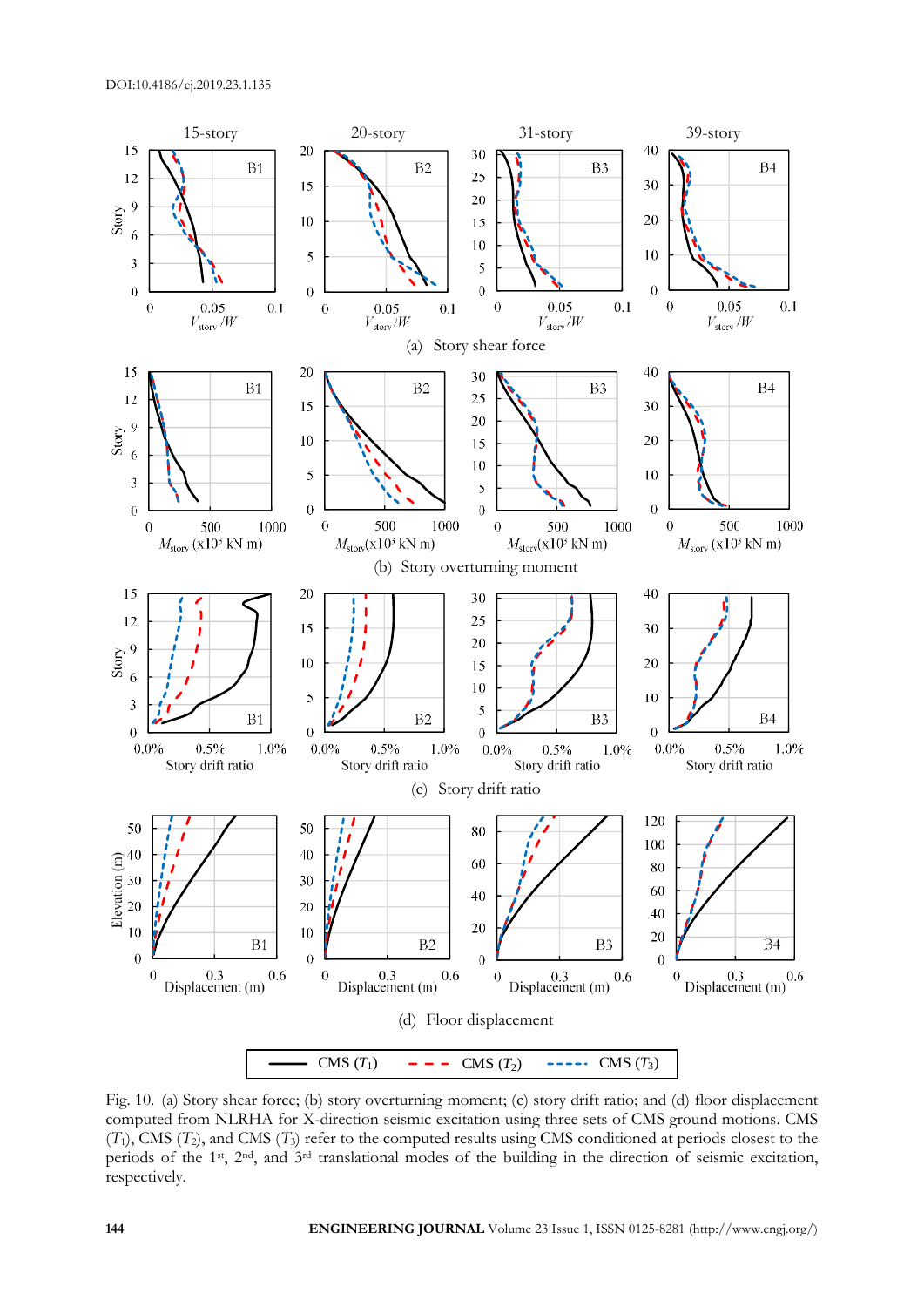

Fig. 11. (a) Story shear force; (b) story overturning moment; (c) story drift ratio; and (d) floor displacement computed from NLRHA for Y-direction seismic excitation using three sets of CMS ground motions. CMS  $(T_1)$ , CMS  $(T_2)$ , and CMS  $(T_3)$  refer to the computed results using CMS conditioned at periods closest to the periods of the 1st, 2nd, and 3rd translational modes of the building in the direction of seismic excitation, respectively.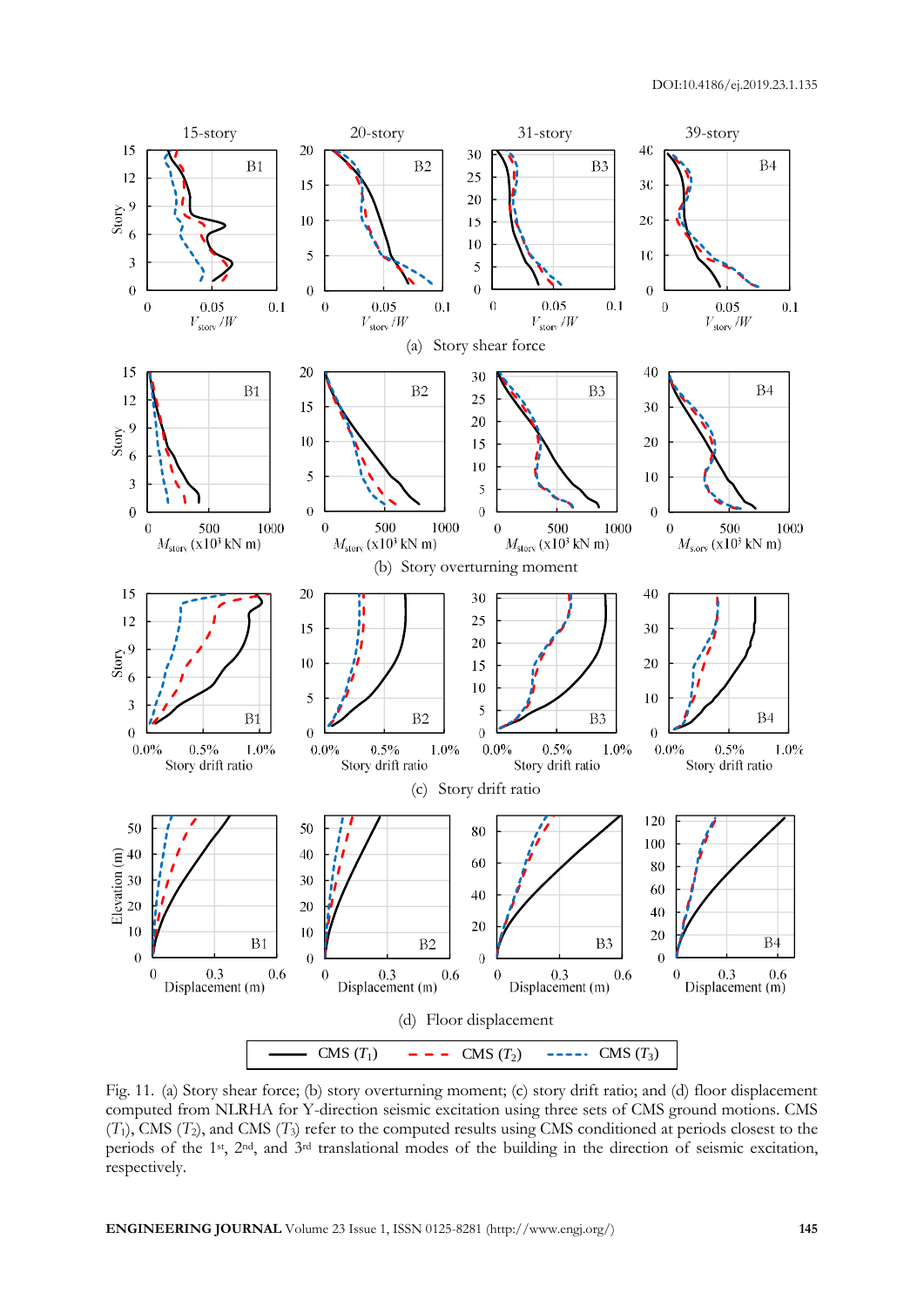

Fig. 12. (a) Story shear force; (b) story overturning moment; (c) story drift ratio; and (d) floor displacement computed from NLRHA for X-direction seismic excitation using CMS and UHS as the target spectrum.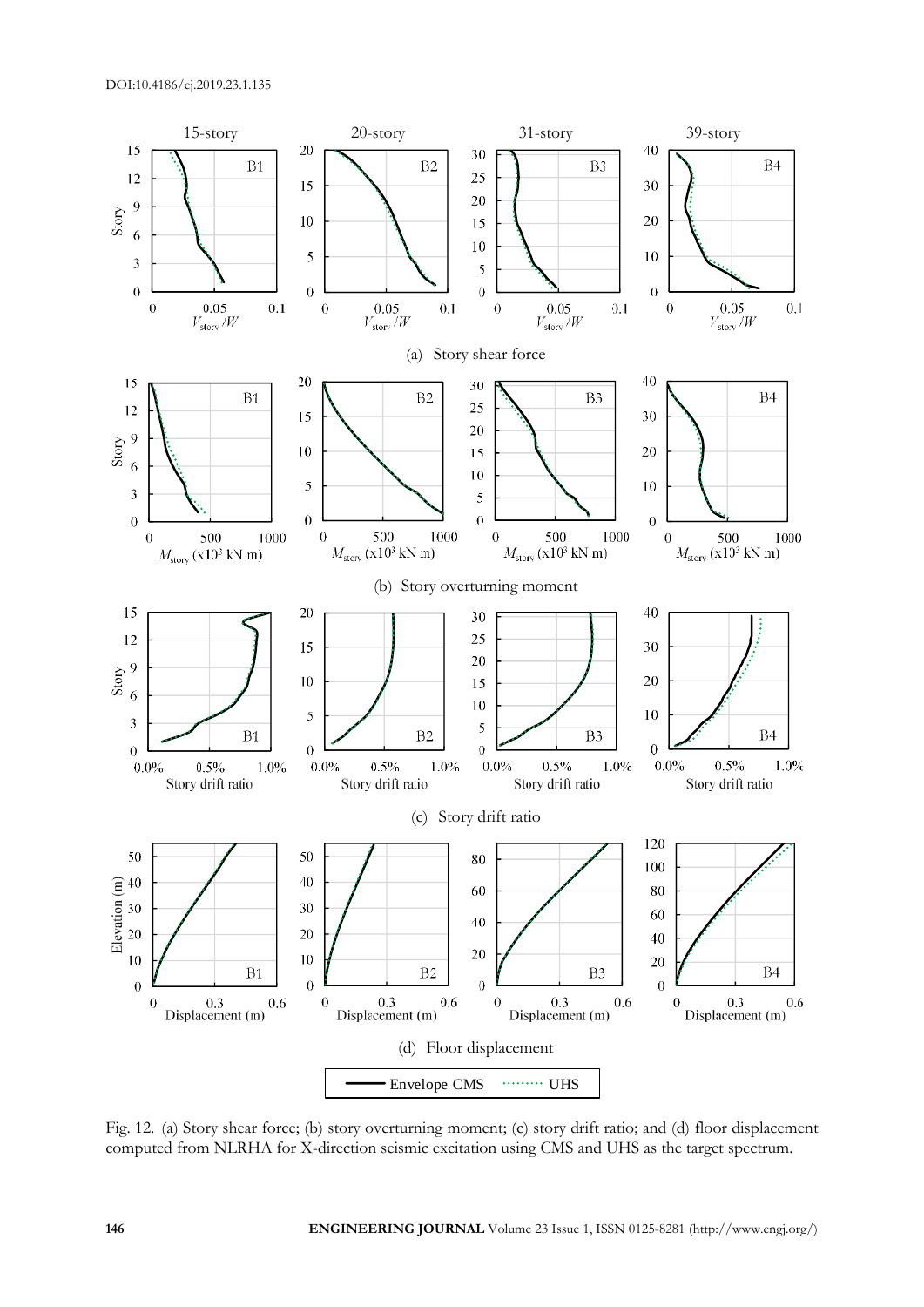

Fig. 13. (a) Story shear force; (b) story overturning moment; (c) story drift ratio; and (d) floor displacement computed from NLRHA for Y-direction seismic excitation using CMS and UHS as the target spectrum.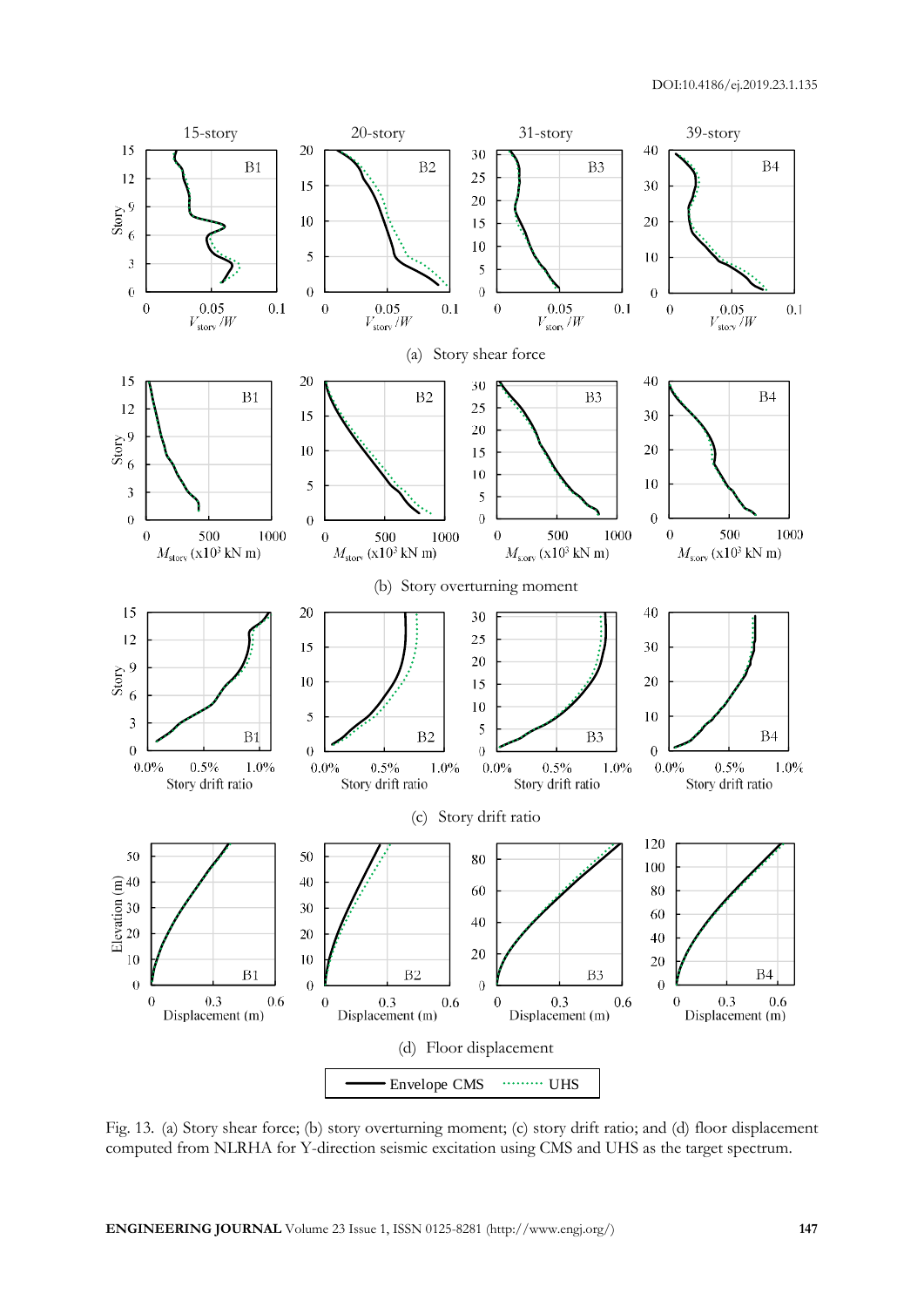## **7. Conclusions**

Four existing tall buildings located on soft-soil layers in Bangkok were used in this study to investigate the application of CMS in NLRHA for design purposes and to compare seismic demands computed by NLRHA using CMS and UHS as target spectrum in selecting and scaling of ground motions. When using CMS as target spectrum for tall buildings, higher-mode periods should also be considered for response parameters dominated by higher modes such as base shear forces and mid-height overturning moments. Enveloping of force demands computed from NLRHA using CMS ground motions conditioned at multiple periods should be undertaken before used as design demand values. For response quantities dominated by the fundamental mode such as floor displacements and story drift ratios, CMS ground motions conditioned at the fundamental period are sufficient to be used in the analysis. Using UHS spectral matching ground motions can avoid enveloping of results and significantly reduce the computational effort as required when using multiple sets of CMS ground motions conditioned at multiple periods.

### **Acknowledgements**

The authors gratefully acknowledge the financial supports of JICA AUN/SEED-Net for scholarship and collaborative research support, Thailand Research Fund Grant No. RDG5830015, and Chulalongkorn University through the Center of Excellence in Earthquake Engineering and Vibration. The authors thank Associate Professor Dr. Nakhorn Poovarodom from Thammasat University for providing ground motion data used in this study.

## **References**

- [1] National Institute of Standards and Technology, "Guidelines for nonlinear structural analysis and design of buildings: Part I – General," The Applied Technology Council, Gaithersburg, Maryland, NIST GCR 17-917-46v1, 2017.
- [2] Los Angeles Tall Buildings Structural Design Council, *An Alternative Procedure for Seismic Analysis and Design of Tall Buildings Located in the Los Angeles Region*. Los Angeles, California, 2017.
- [3] Pacific Earthquake Engineering Research, "Tall Buildings Initiative—Guidelines for performancebased seismic design of tall buildings," Berkeley, California, PEER-2017/06, 2017.
- [4] American Society of Civil Engineers, "Seismic evaluation and retrofit of existing buildings," Reston, Virginia, ASCE/SEI 41-13. 2013.
- [5] Federal Emergency Management Agency, "Seismic performance assessment of buildings," Applied Technology Council, Washington, D.C., FEMA P-58, 2012.
- [6] P. Fajfar and H. Krawinkler, *Nonlinear Seismic Analysis and Design of Reinforced Concrete Buildings: Workshop on Nonlinear Seismic Analysis of Reinforced Concrete Buildings, Bled, Slovenia, Yugoslavia, 13-16 July 1992*. CRC Press, 1992.
- [7] R. Riddell and J. Llera, "Seismic analysis and design: Current practice and future trends," in *11th World Conference on Earthquake Engineering*, Acapulco, Mexico, 1996, pp. 1-12.
- [8] R. Klemencic, J. A. Fry, J. D. Hooper, and B. G. Morgen, "Performance-based design of ductile concrete core wall buildings—Issues to consider before detailed analysis," *The Structural Design of Tall and Special Buildings*, vol. 16, no. 5, pp. 599-614, 2007.
- [9] J. W. Wallace, "Modelling issues for tall reinforced concrete core wall buildings," *The Structural Design of Tall and Special Buildings*, vol. 16, no. 5, pp. 615-632, 2007.
- [10] National Institute of Standards and Technology, "Recommended modeling parameters and acceptance criteria for nonlinear analysis in support of seismic evaluation, retrofit, and design," The Applied Technology Council, Gaithersburg, Maryland, NIST GCR 17-917-45, 2017.
- [11] Pacific Earthquake Engineering Research, "Modeling and acceptance criteria for seismic design and analysis of tall buildings," The Applied Technology Council, Redwood, California, PEER/ATC-72-1, 2010.
- [12] E. I. Katsanos, A. G. Sextos, and G. D. Manolis, "Selection of earthquake ground motion records: A state-of-the-art review from a structural engineering perspective," *Soil Dynamics and Earthquake Engineering*, vol. 30, no. 4, pp. 157-169, 2010.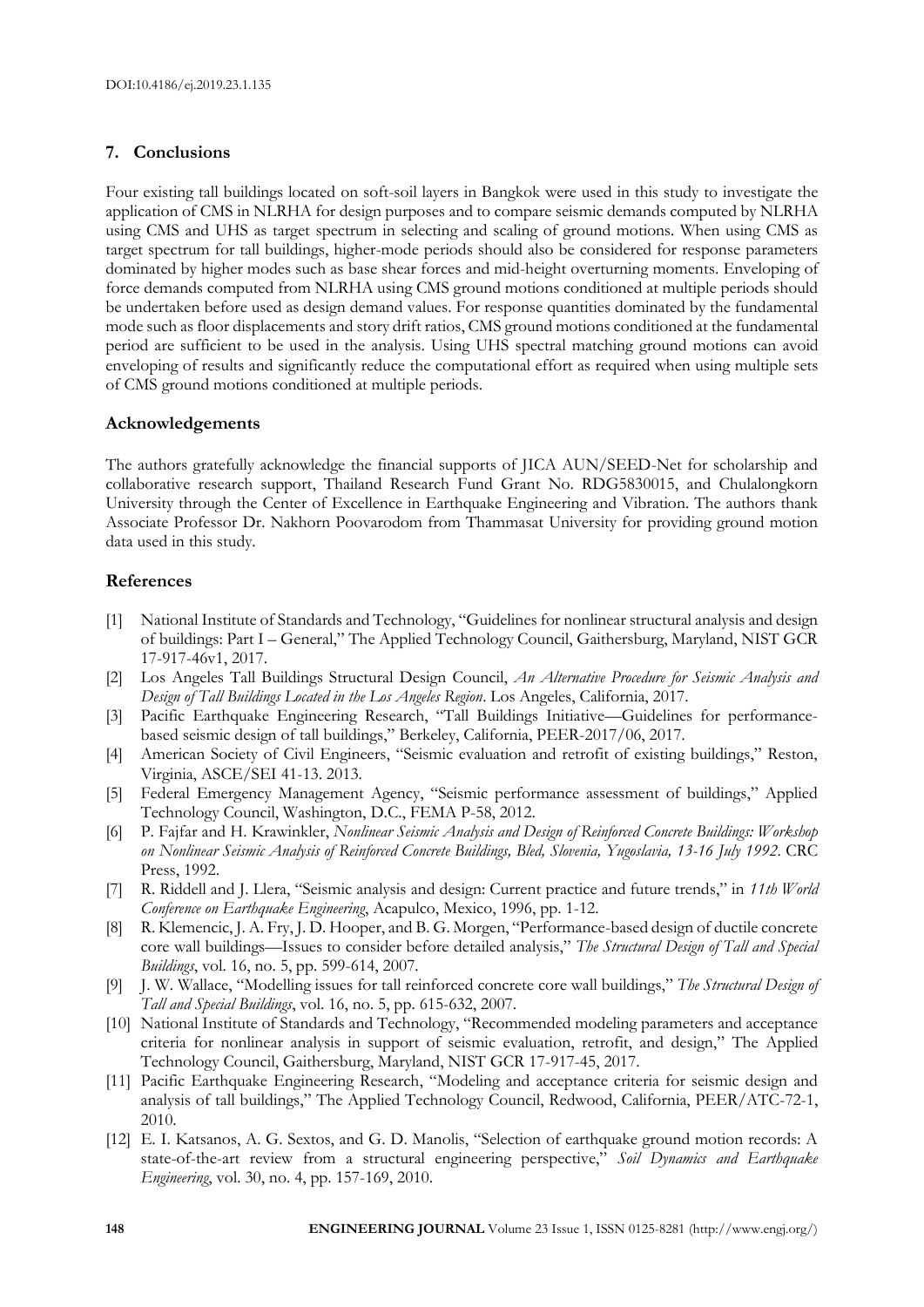- [13] C. B. Haselton, J. W. Baker, J. P. Stewart, A. S. Whittaker, N. Luco, A. Fry, R. O. Hamburger, R. B. Zimmerman, J. D. Hooper, F. A. Charney, and R. G. Pekelnicky, "Response history analysis for the design of new buildings in the NEHRP provisions and ASCE/SEI 7 standard: Part I - Overview and specification of ground motions," *Earthquake Spectra*, vol. 33, no. 2, pp. 373-395, 2017.
- [14] J. J. Bommer, S. G. Scott, and S. K. Sarma, "Hazard-consistent earthquake scenarios," *Soil Dynamics and Earthquake Engineering*, vol. 19, no. 4, pp. 219-231, 2000.
- [15] J. W. Baker and A. C. Cornell, "Spectral shape, epsilon and record selection," *Earthquake Engineering and Structural Dynamics*, vol. 35, no. 9, pp. 1077-1095, 2006.
- [16] J. W. Baker, "Conditional mean spectrum: Tool for ground-motion selection," *Journal of Structural Engineering*, vol. 137, no. 3, pp. 322-331, 2011.
- [17] M. E. Koopaee, R. P. Dhakal, and G. MacRae, "Effect of ground motion selection methods on seismic collapse fragility of RC frame buildings," *Earthquake Engineering and Structural Dynamics*, vol. 46, no. 11, pp. 1875-1892, 2017.
- [18] N. Lazar Sinković, M. Dolšek, and J. Žižmond, "Impact of the type of the target response spectrum for ground motion selection and of the number of ground motions on the pushover-based seismic performance assessment of buildings," *Engineering Structures*, vol. 175, pp. 731-742, 2018.
- [19] K. Khy and C. Chintanapakdee, "Evaluation of seismic shear demands of RC core walls in Thailand determined by RSA Procedure," *Engineering Journal*, vol. 21, no. 2, pp. 151-172, 2017.
- [20] National Institute of Standards and Technology, "Selecting and scaling earthquake ground motions for performing response-history analyses," The NEHRP Consultants Joint Venture, Gaithersburg, Maryland, NIST GCR 11-917-15, 2011.
- [21] B. Carlton and N. Abrahamson, "Issues and approaches for implementing conditional mean spectra in practice," *Bulletin of the Seismological Society of America*, vol. 104, no. 1, pp. 503-512, 2014.
- [22] N. S. Kwong and A. K. Chopra, "A generalized conditional mean spectrum and its application for intensity-based assessments of seismic demands," *Earthquake Spectra*, vol. 33, no. 1, pp. 123-143, 2017.
- [23] J. Reyes, N. Kwong, and J. Acosta, "Assessment of ground motion selection and scaling methods for response history analyses of mid-rise symmetric-plan buildings," presented at *11th U.S. National Conference on Earthquake Engineering*, Los Angeles, California, 2018.
- [24] American Society of Civil Engineers, "Minimum design loads and associated criteria for buildings and other structures," Reston, Virginia, ASCE/SEI 7-16, 2016.
- [25] Council on Tall Buildings and Urban Habitat, "Recommendations for the seismic design of high-rise buildings," Illinois Institute of Technology. Chicago, IL, 2008.
- [26] Pacific Earthquake Engineering Research, "Tall Buildings Initiative—Guidelines for performancebased seismic design of tall buildings," Berkeley, California, PEER-2010/05, 2010.
- [27] T. Ornthammarath, P. Warnitchai, K. Worakanchana, S. Zaman, R. Sigbjörnsson, and C. G. Lai, "Probabilistic seismic hazard assessment for Thailand," *Bulletin of Earthquake Engineering*, vol. 9, no. 2, pp. 367-394, 2011.
- [28] Pacific Earthquake Engineering Research Center, "PEER ground motion database," University of California, Berkeley, California. Available: https://ngawest2.berkeley.edu
- [29] G. A. Ordonez, *SHAKE2000-A Computer Program for the 1-D Analysis of Geotechnical Earthquake Engineering Problems*. Lacey, Washington, USA: GeoMotion, LLC, 2012.
- [30] A. Jirasakjamroonsri, N. Poovarodom, and P. Warnitchai, "Seismic site characteristics of shallow sediments in the Bangkok Metropolitan Region, and their inherent relations," *Bulletin of Engineering Geology and the Environment*, pp. 1-17, 2018.
- [31] N. Poovarodom, A. Jirasakjamroonsri, and P. Warnitchai, "Development of new design spectral accelerations for Bangkok considering deep basin effects," presented at *16th World Conference on Earthquake Engineering*, Santiago, Chile, 2017.
- [32] D. C. L. Presti, C. G. Lai, and I. Puci, "ONDA: Computer code for nonlinear seismic response analyses of soil deposits," *Journal of Geotechnical and Geoenvironmental Engineering*, vol. 132, no. 2, pp. 223-236, 2006.
- [33] Y. Hashash, M. Musgrove, J. Harmon, D. Groholski, C. Phillips, and D. Park, *DEEPSOIL 6.1, User Manual*. 2016.
- [34] D. R. Groholski, Y. M. A. Hashash, B. Kim, M. Musgrove, J. Harmon, and J. P. Stewart, "Simplified model for small-strain nonlinearity and strength in 1D seismic site response analysis," *Journal of Geotechnical and Geoenvironmental Engineering*, vol. 142, no. 9, p. 04016042, 2016.